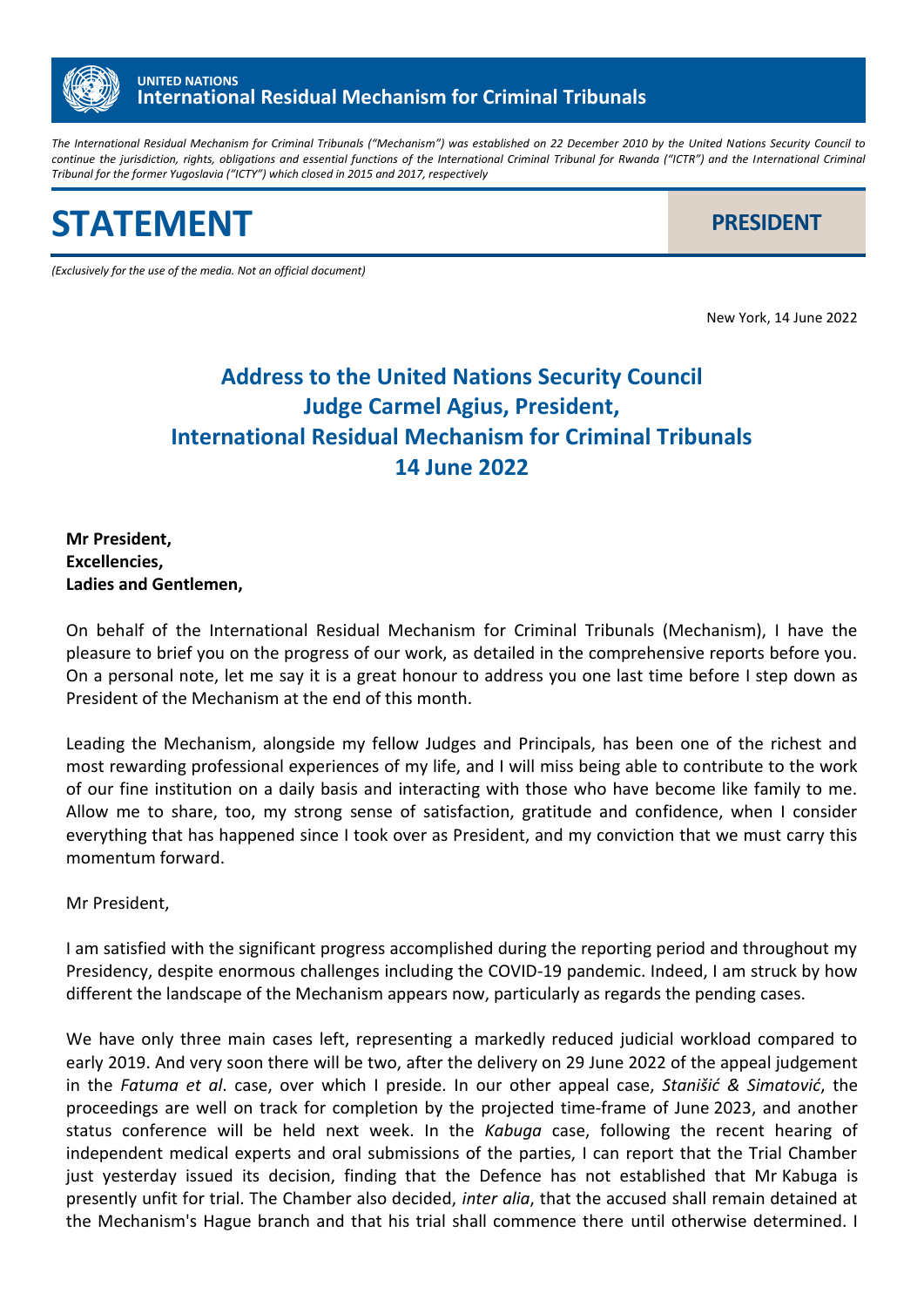

invite you to read the comprehensive decision of the Trial Chamber, which is publicly available via the Mechanism's website.

I am encouraged that these developments represent the substantial fulfilment of one of the central priorities of my Presidency, which was to conclude the Mechanism's existing judicial proceedings in a timely and efficient manner, while ensuring due process and fundamental rights. However, the progress has not stopped there.

Major advances in the tracking of fugitives of the International Criminal Tribunal for Rwanda (ICTR) have also had a decisive impact on the Mechanism's operations and outlook. As a result of the arduous efforts of Prosecutor Brammertz and his team, only four fugitives of the ICTR are left, all of whom are expected to be tried in Rwanda.

We have made headway in other key aspects of our mandate, as well. Regarding the enforcement of sentences, for example, you will recall that in 2020, I issued a revised Practice Direction on applications for pardon, commutation of sentence or early release, with the aim of simplifying the process while retaining the same legal approach. Since taking office, I have issued a total of 72 decisions and orders in relation to such applications and I will leave only two recently-filed matters to be dealt with by my successor. Separately, the Mechanism's responsibilities in the monitoring of cases referred to national jurisdictions have been drastically reduced. When I assumed the Presidency, the Mechanism was responsible for monitoring seven cases. Now, only two cases remain.

All the while, steady progress has been achieved in areas as diverse as protecting witnesses, responding to national requests for assistance, and managing the archives of the ICTR, the International Criminal Tribunal for the former Yugoslavia (ICTY) and the Mechanism. Our productivity in these respects has been enhanced by the Mechanism's continual efforts to further harmonise and streamline its working methods.

Parallel to the results, there have been some setbacks. To my chagrin, I must now return to this Chamber, where last December I announced that the situation of the acquitted and released persons had been resolved, to report that this is no longer the case; that the binding agreement signed between the United Nations and Niger to relocate these persons onto Niger's territory has not been honoured. The Registrar of the Mechanism is doing his utmost to find a way through this predicament. Separately, the contempt case against Petar Jojić and Vjerica Radeta is an illustration of where the Mechanism's ability to secure justice has been thwarted; in that instance, by Serbia's ongoing failure to fulfil the international obligations imposed on all States by this Council in Resolution 1966 (2010).

## Mr President,

I now turn to the immense gratitude I feel when thinking about my Presidency and the collaborative efforts that have given rise to our accomplishments. Here I can categorically assert that we have all done the best that can be done. First and foremost, I wish to acknowledge the contributions made by our extraordinary staff, whom I thank sincerely. I also pay tribute to the friendship and outstanding service of the Mechanism's Judges, who hail from all corners of the globe and whose differing perspectives have immeasurably enriched my own. Likewise, I commend my fellow Principals, Prosecutor Brammertz and Registrar Tambadou, for their collegiality and assiduousness. Finally, I would like to publicly praise my own team, for their steadfast commitment and how greatly they have inspired me.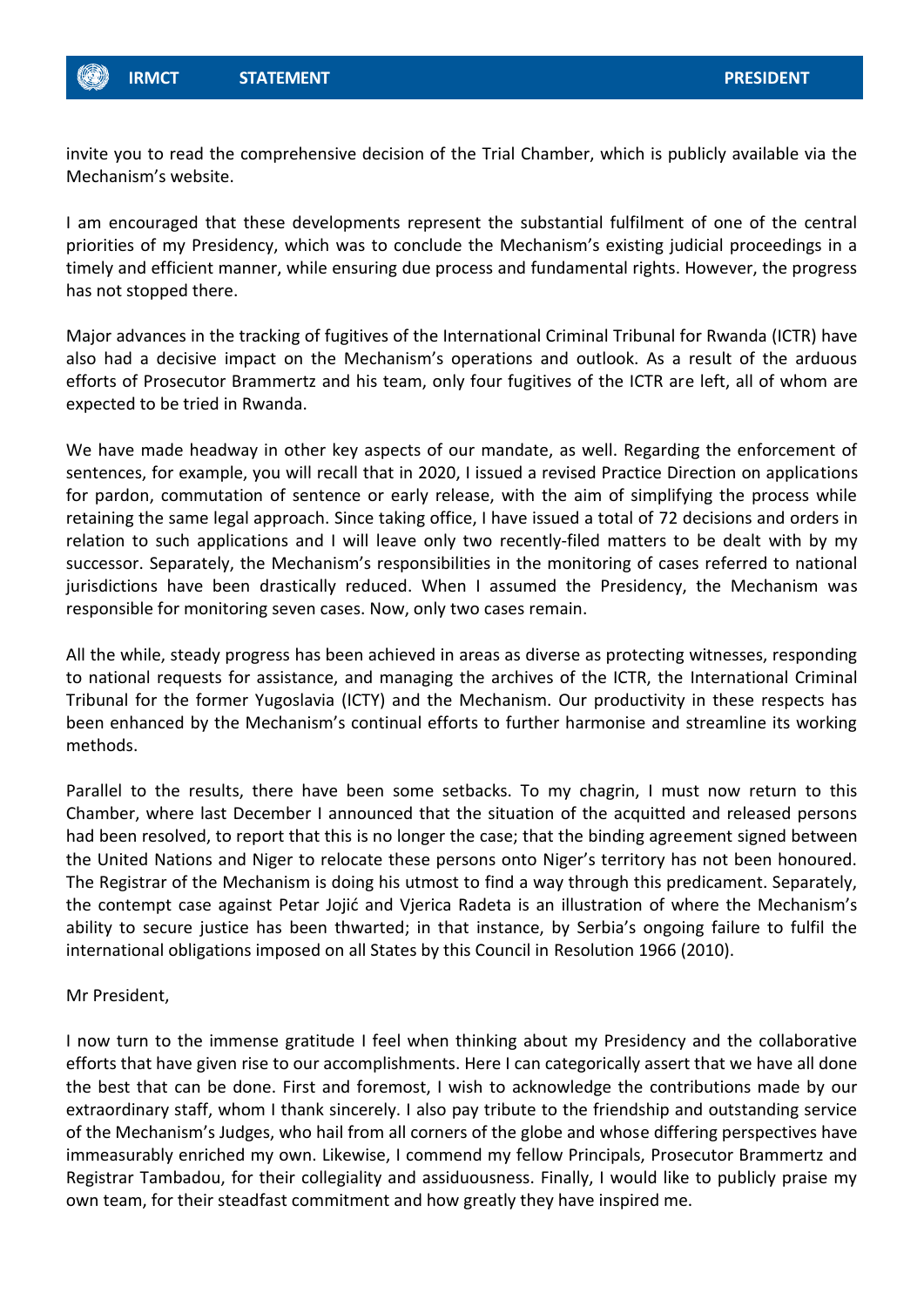Of course, the Mechanism's success is not only attributable to those who work for, or at, the institution. The Mechanism, like its predecessor Tribunals, is part of a broader system. Reflecting a shared vision of justice, and a determination that the crucial work of those Tribunals would be seen through to the very end, the Mechanism was brought into being at the international level but also relies heavily upon stakeholders in the regional and domestic spheres.

Within the United Nations, the sterling support and guidance provided by Members of this Council and the Informal Working Group on International Tribunals is essential for the Mechanism's functioning. Thanks to you, and to the United Nations Membership, we are able to continue carrying out the vital mission entrusted to us. During my time as President, I have especially valued the superb assistance of the Office of Legal Affairs.

With respect to the role of States in the fulfilment of our mandate, I recall announcing early in my Presidency that justice does not end with the delivery of judgement. The truth of those words has been borne out time and again, and I highly commend all States that have volunteered to enforce the sentences of persons convicted by the *ad hoc* Tribunals or the Mechanism. Their exceptional cooperation was apparent at the height of the pandemic, when pursuant to my orders, enforcement States provided COVID-19 updates every two weeks. I also acknowledge the Mechanism's wonderful host States, Tanzania and the Netherlands, who so robustly support us in our mission. Finally, I express my gratitude to the European Union, as well as the Swiss Government, whose funding of outreach and informational activities makes a palpable difference to those living in affected communities.

## Mr President,

This brings me to the future, and to the sense of assurance I mentioned at the beginning of my remarks. Following its fourth review of the progress of work of the Mechanism, this esteemed Council will soon issue a resolution concerning our mandate, and subsequently the Secretary-General will appoint the next President from among the Judges on the Mechanism's roster. Change is therefore upon us, and with it comes possibilities for revitalisation and further improvement.

I am confident that the Mechanism will keep thriving under a new leadership, largely because it is in better shape than ever before. Moreover, after almost a decade of operations, the Mechanism is far closer to realising the Council's vision of a small and temporary institution; an endeavour that should not be underestimated. It is not easy to head a downsizing institution and to counter the deleterious effects of reduced productivity, wounded morale and increased employee turnover. Equally difficult is trying to solidify the "One Mechanism" approach within the Mechanism's unique structure, to ensure the optimal, most efficient use of resources at our two branches. Still, I am sure that my successor will be more than capable of meeting such challenges.

At the same time, I very much hope that our progress has instilled trust in you, the Members of this Council; that when we say we will deliver results, we mean it, and that the Mechanism will continue carrying out its residual functions in good faith, to the highest of standards. Nonetheless, I must emphasise once more that many of these activities – including a number of judicial functions – will extend into the foreseeable future and for long after the main cases have concluded, unless the Council decides otherwise. It will be for the Security Council, which itself determined the scope of the Mechanism's mandate, to decide if and when certain of our duties should more appropriately be discharged by others. In this and many other respects, we are in your hands.